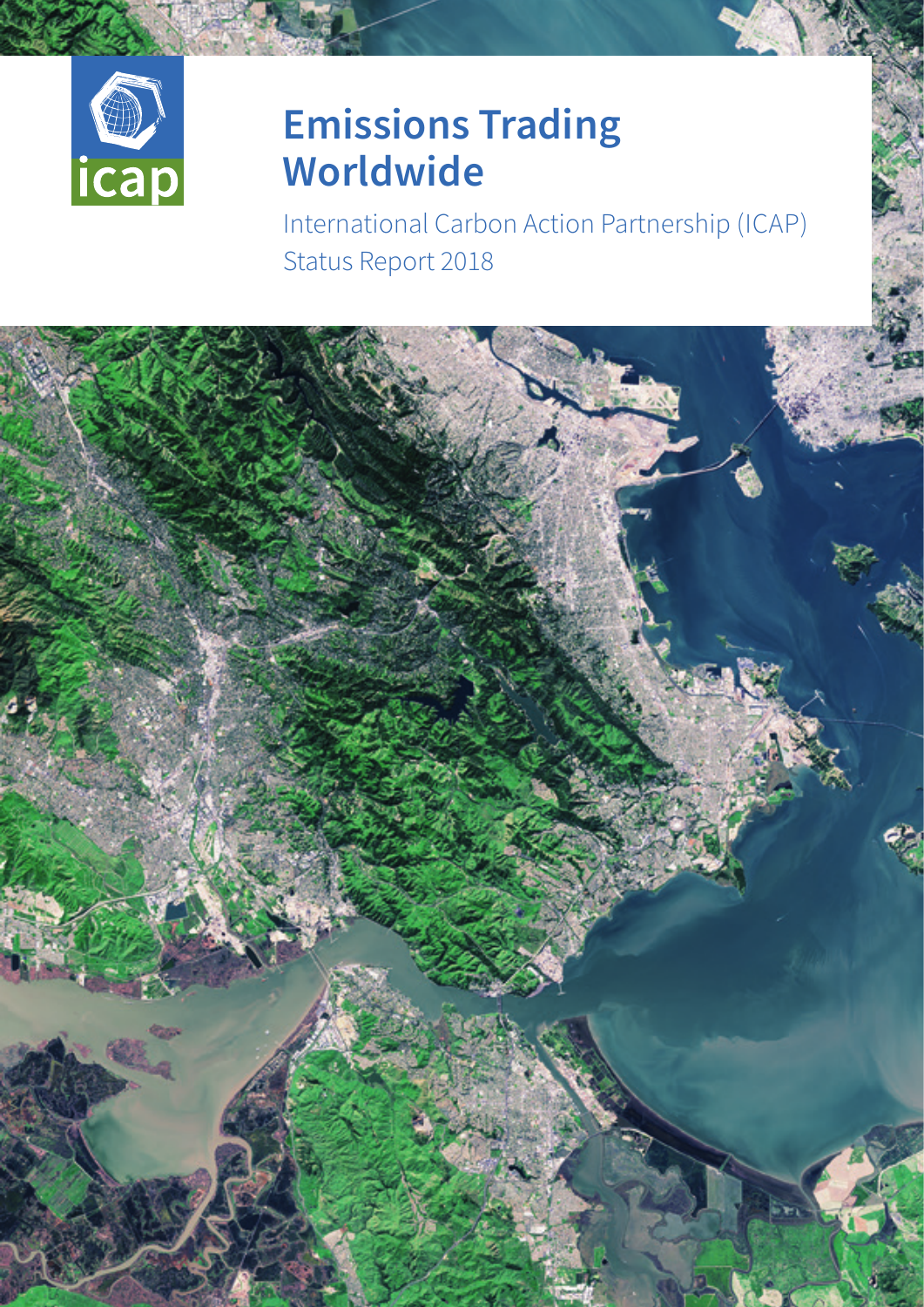## <span id="page-1-0"></span>**Foreword** Messages from the ICAP Co-Chairs

In the first year since the entry into force of the Paris Agreement, emissions trading worldwide has once again taken a significant step forward. Developments in 2017 bring the global ETS count to 21 systems in operation in early 2018, at different levels of government. With the launch of the Chinese national ETS, the share of global emissions covered by a domestic ETS has reached almost 15%. Now, economies with an ETS in place produce more than 50% of global GDP and are home to almost a third of the global population. These figures reflect the steady expansion of ETS policy and the strengthening of implementation around the world.

The culmination of several years of hard work, 2017 has seen the emergence of three new ETSs as well major reviews, reforms and new legislation in four of the world's pioneering systems: the Western Climate Initiative (WCI) jurisdictions of California, Québec and Ontario; the Regional Greenhouse Gas Initiative (RGGI); the European Union ETS (EU ETS); and the New Zealand ETS (NZ ETS). The reforms are coming at a crucial time, as policymakers are taking the lessons onboard from the past years of ETS operation, while sharpening their systems in preparation for the declared climate targets of the next decade and beyond. In this regard, the effect of the Paris Agreement has been to crystalize the international response into national and sub-national commitment to climate action, providing momentum to domestic policy at all levels of government.



**From Local to Supranational**

28 jurisdictions are implementing 21 ETS across scales

In this ICAP Status Report, we will look into the technical details of the recently completed reforms, as well as to the launch of the Chinese national ETS and other promising developments. Starting with WCI, in 2017, both California and Québec have successfully extended their ETS regulations and cap trajectories until 2030, strengthening confidence in an increasingly stringent long-term carbon price signal in the linked WCI carbon market. Especially critical was this accomplishment in California, the largest WCI partner, where the extension resulted from a hardwon political battle in the Californian legislature, with strong political leadership by Governor Brown on the issue. The new law in California endorses one of the steepest cap trajectories worldwide (4% per year in 2021–2030), to meet California's climate goal of 40% below 1990 levels by 2030. Importantly, the law was passed with a two-thirds majority in the legislature, insulating the program from future legal challenges. In a further welcome development, Québec and California concluded and signed a new linking agreement with the Canadian province of Ontario, which officially joined the WCI carbon market on 1 January 2018.

On the eastern seaboard of the United States of America, the nine RGGI participating states this year settled on the parameters to guide their ETS through the 2020s. The states equally endorsed a cap trajectory until 2030, corresponding to a 30% cap reduction compared to 2020 levels. With five Republican and four Democratic governors currently leading the states, the RGGI reform process demonstrated that ambitious bipartisan climate policy is possible in today's United States of America. They also continue to innovate ETS design with a new tool to balance supply and demand in the RGGI carbon market—the Emissions Containment Reserve—which reduces the cap when the allowance price falls below a trigger level, indicating that mitigation in the system is cheaper than expected.

The pioneering EU ETS has also reached an important milestone in 2017. After more than two years of negotiations, the reform process to prepare the EU ETS for the period up to 2030 was completed. Perhaps even more than anticipated, the reform helps reduce the current surplus in the EU allowance market by increasing the stringency of the Market Stability Reserve. This also includes a provision to permanently remove excess allowances from 2023 onward and thus raises the prospect of carbon prices that "bite" in the second half of the 2020s. Importantly, the reform also allows member states to unilaterally cancel allowances to compensate for overachieving domestic policies and actions. The question of whether there is a need for further measures to bolster the carbon price, such as a price floor, is set to remain a hot topic for discussion over the next few years, with proponents considering action at the national level or through a "coalition of the willing".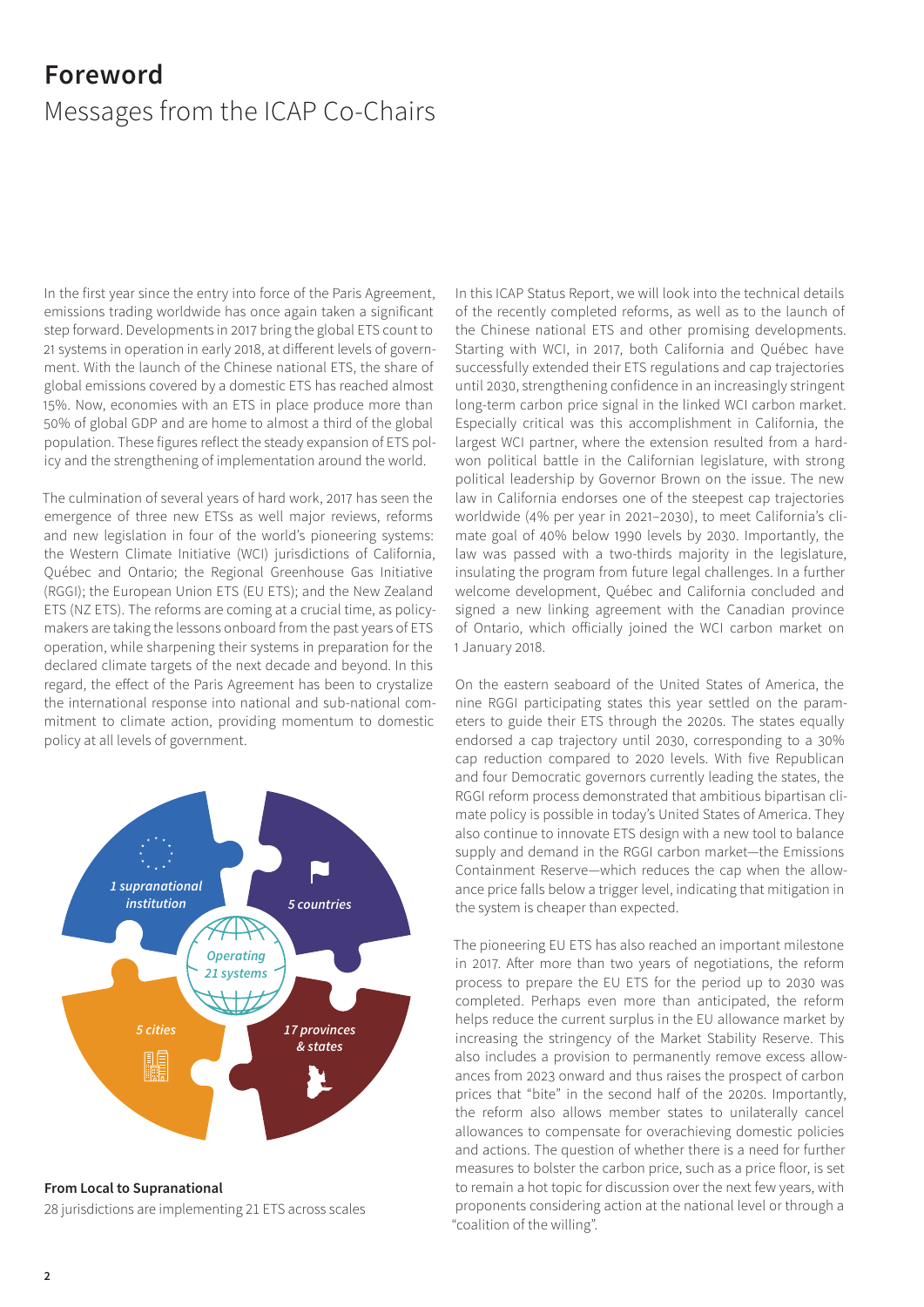Over the last two years, the NZ ETS has been subject to an indepth review, which identified both operational strengths and fundamental shortcomings. The proposed reforms seek to make New Zealand's central climate policy fit-for-purpose to reach their 2030 target. The reforms aim to give policymakers the tools to better manage the supply of allowances, and bring more predictability to the market. While auctioning a share of allowances is now planned by 2020, perhaps more important is the intention to announce decisions on unit supply volumes five years in advance. In an exciting development, the new government has recently indicated that the agricultural sector may be brought into the NZ ETS in the coming years. This would be a world first, making New Zealand a pioneer in using emissions trading for both forestry and agriculture, with significant potential for lessons to be transferred to other regions that are considering carbon pricing and where land-use is a major source of emissions.

While established systems have been busy implementing improvements, the last year has also witnessed significant development of new systems. The province of Ontario, the largest Canadian province, has established a new sub-national ETS, bringing the share of emissions covered by carbon pricing instruments in Canada close to 80%. On the other side of the Pacific, in the last days of 2017, China launched its much-anticipated national ETS, overtaking the EU as the world's largest carbon market. China's ETS will initially target companies in the power sector, with the expectation of other sectors being included gradually. Considering the ambitious timeline and momentous challenge of building a carbon market of this size in a country as diverse as China, this achievement is a testament to the hard work and dedication of policymakers and experts there. With the first phase characterized as a "learning phase" by the national government, we expect to see ongoing developments and consolidation of the Chinese national ETS in the years to come. Important steps are also being taken in South Korea, where phase two of the Korean emissions trading system (KETS) begins this year. There, consultation has recently begun on the long-term pathway of the KETS up to 2030, with a view to aligning the instrument with the objectives of the Paris Agreement.

In sum, while the challenge of climate change grows with every year, so also does the competency and determination of the policy response. In this sense, we are confident that ETS is bound to its promise of delivering a cost-effective tool for implementing national pledges under the Paris Agreement. A wide range of actions are taking shape across all levels of government, from the municipal level all the way up to the international level. This last year has shown that sub-national governments in particular have a vital role to play. From ICAP, we thank you for your motivation and engagement, and we look forward to another year of steady progress towards our common goal.





Jean-Yves Benoit Co-Chair of the International Carbon Action Partnership, Carbon Markets Division, Québec Ministry of Sustainable Development, Environment and the Fight Against Climate Change

Marc Allessie Co-Chair of the International Carbon Action Partnership, Dutch Emissions Authority (NEa)